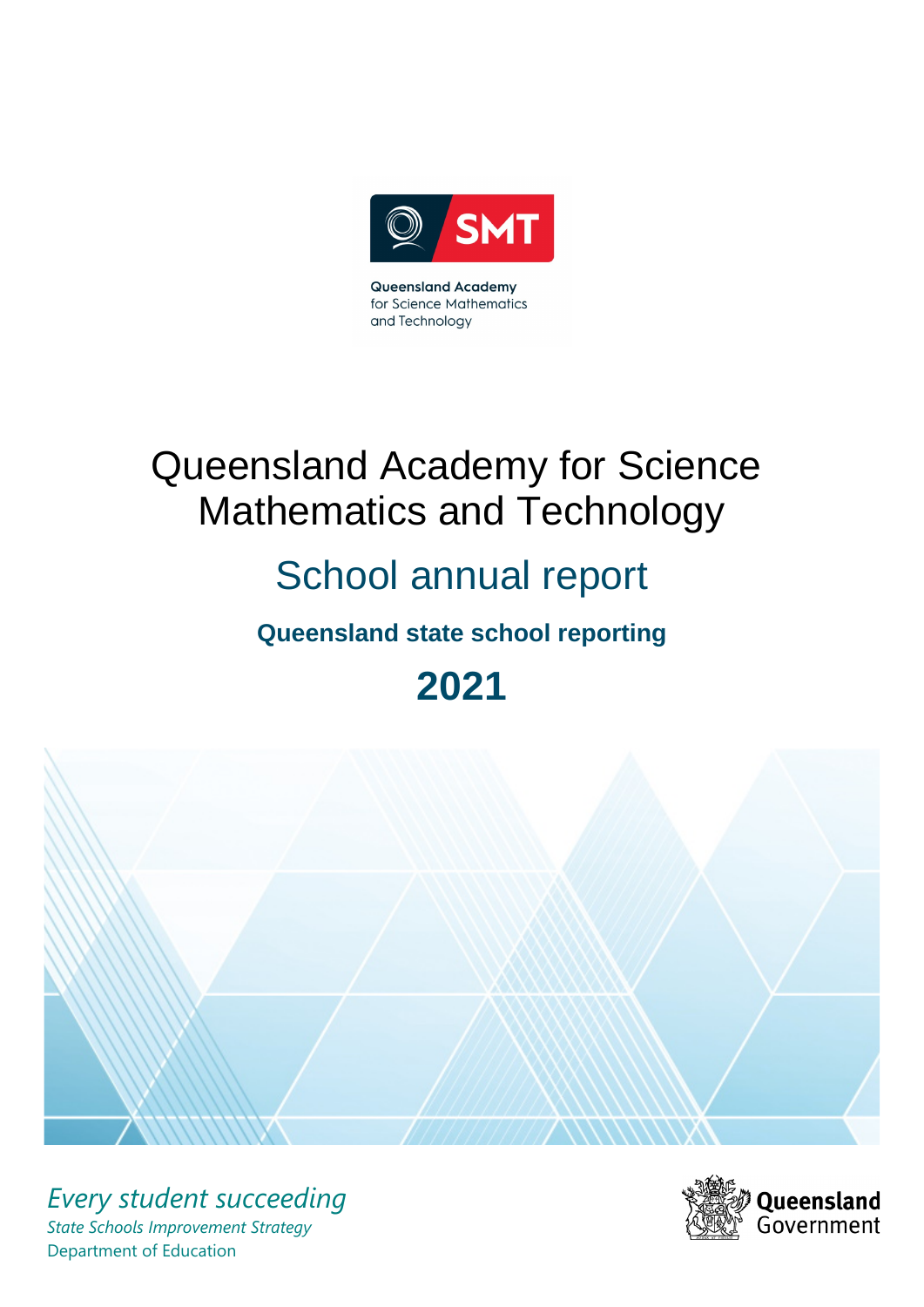**OFFICIAL – Public** Published as information source only. Public information used to create this report may not appear in this format in the public domain Please refer to disclaimer information.

#### **Contact details**

| <b>Postal Address</b> | PO Box 303 Toowong 4066   |
|-----------------------|---------------------------|
| <b>Phone</b>          | $(07)$ 3377 9333          |
| Fax                   | $(07)$ 3377 9300          |
| <b>Email</b>          | principal@gasmt.eg.edu.au |
| Website               | https://gasmt.eg.edu.au   |

#### **Disclaimer**

The materials presented in this report are distributed by the Department of Education (the department) as an information source only.

The information and data in this report is subject to change without notice.<br>The department makes no statements, representations, or warranties about the accuracy or completeness of, and you should not rely on, any informa report.

The department disclaim all responsibility and all liability (including without limitation, liability in negligence) for all expenses, losses, damages and costs you might incur as a result of the information in this report being inaccurate or incomplete in any way, and for any reason.

Despite our best efforts, the department makes no warranties that the information in this report is free of infection by computer viruses or other contamination.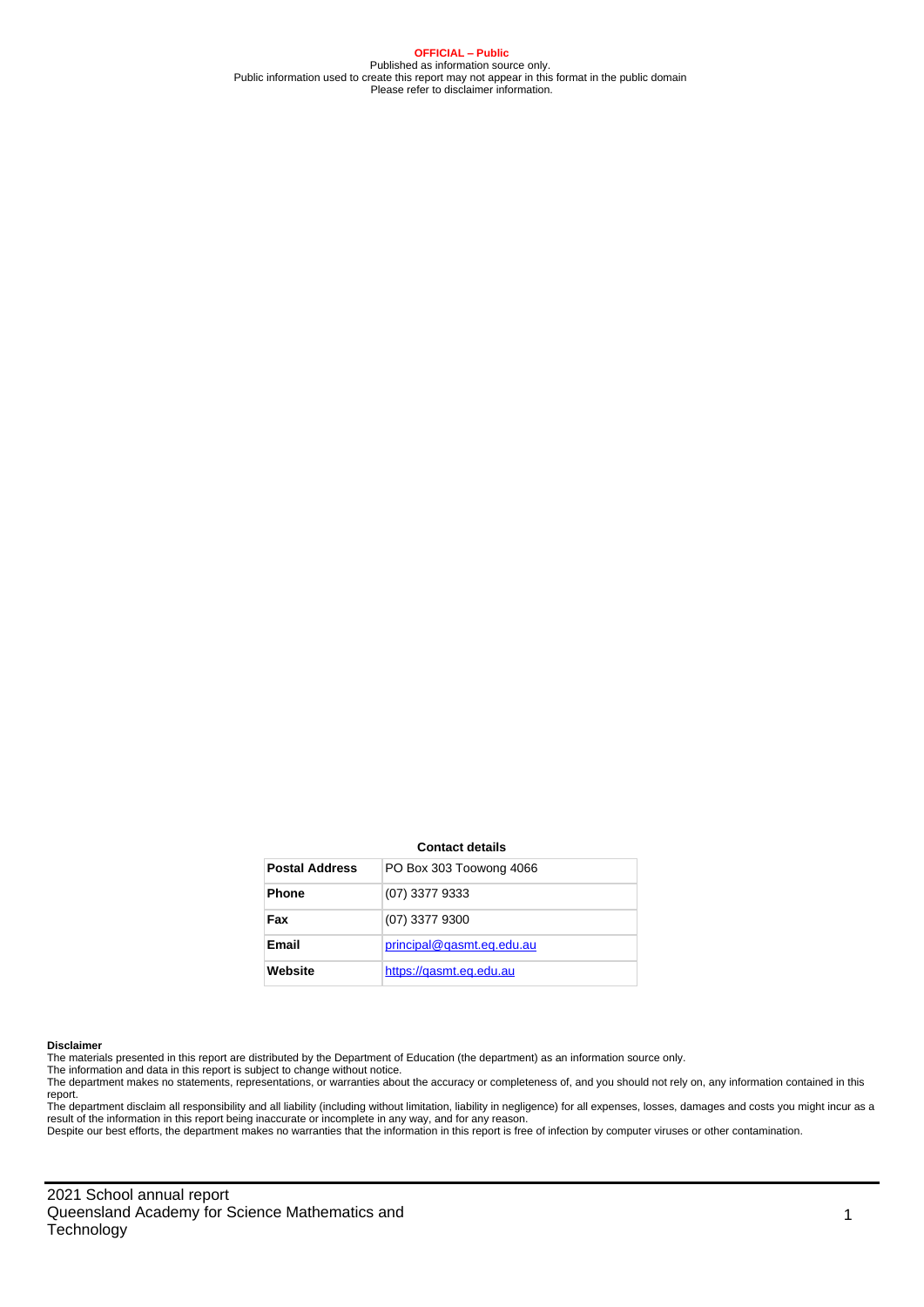| School context                   |                                                                                                                                                                                              |
|----------------------------------|----------------------------------------------------------------------------------------------------------------------------------------------------------------------------------------------|
| Coeducational or single sex      | Coeducational                                                                                                                                                                                |
| <b>Independent Public School</b> | <b>Yes</b>                                                                                                                                                                                   |
| Year levels offered in 2021      | Year $7 -$ Year 12                                                                                                                                                                           |
| Webpages                         | Additional information about Queensland state schools is located on the:<br>My School website<br>Queensland Government data website<br>Queensland Government schools directory website.<br>٠ |

# **Characteristics of the student body**

## **Student enrolments**

#### **Table 1: Student enrolments by year level**

|                   |      | <b>February</b> |       |      | <b>August</b> |       |
|-------------------|------|-----------------|-------|------|---------------|-------|
| <b>Year Level</b> | 2019 | 2020            | 2021  | 2019 | 2020          | 2021  |
| Year <sub>7</sub> | 204  | 205             | 252   | 203  | 205           | 250   |
| Year <sub>8</sub> |      | 219             | 202   |      | 218           | 200   |
| Year 9            |      |                 | 220   |      |               | 218   |
| Year 10           | 229  | 189             | 204   | 228  | 186           | 206   |
| Year 11           | 265  | 212             | 173   | 258  | 203           | 164   |
| Year 12           | 152  | 241             | 200   | 152  | 240           | 200   |
| <b>Total</b>      | 850  | 1,066           | 1,251 | 841  | 1,052         | 1,238 |

Notes

1. Student counts include headcount of all full- and part-time students at the school.

## **Average class sizes**

#### **Table 2: Average class size information for each phase of schooling**

| <b>Year Levels</b> | 2019 | 2020 | 2021 |
|--------------------|------|------|------|
| Year 7 - Year 10   | 24   | 25   | 26   |
| Year 11 – Year 12  | 20   | 20.  | 19   |

Notes

1. Classes are measured against the target of 25 students per teacher in Prep to Year 3 and Years 11 to 12, and target of 28 students per teacher in Years 4 to 10. Where composite classes exist across cohorts (e.g. Year 3/4) the class size targets would be the lower cohort target.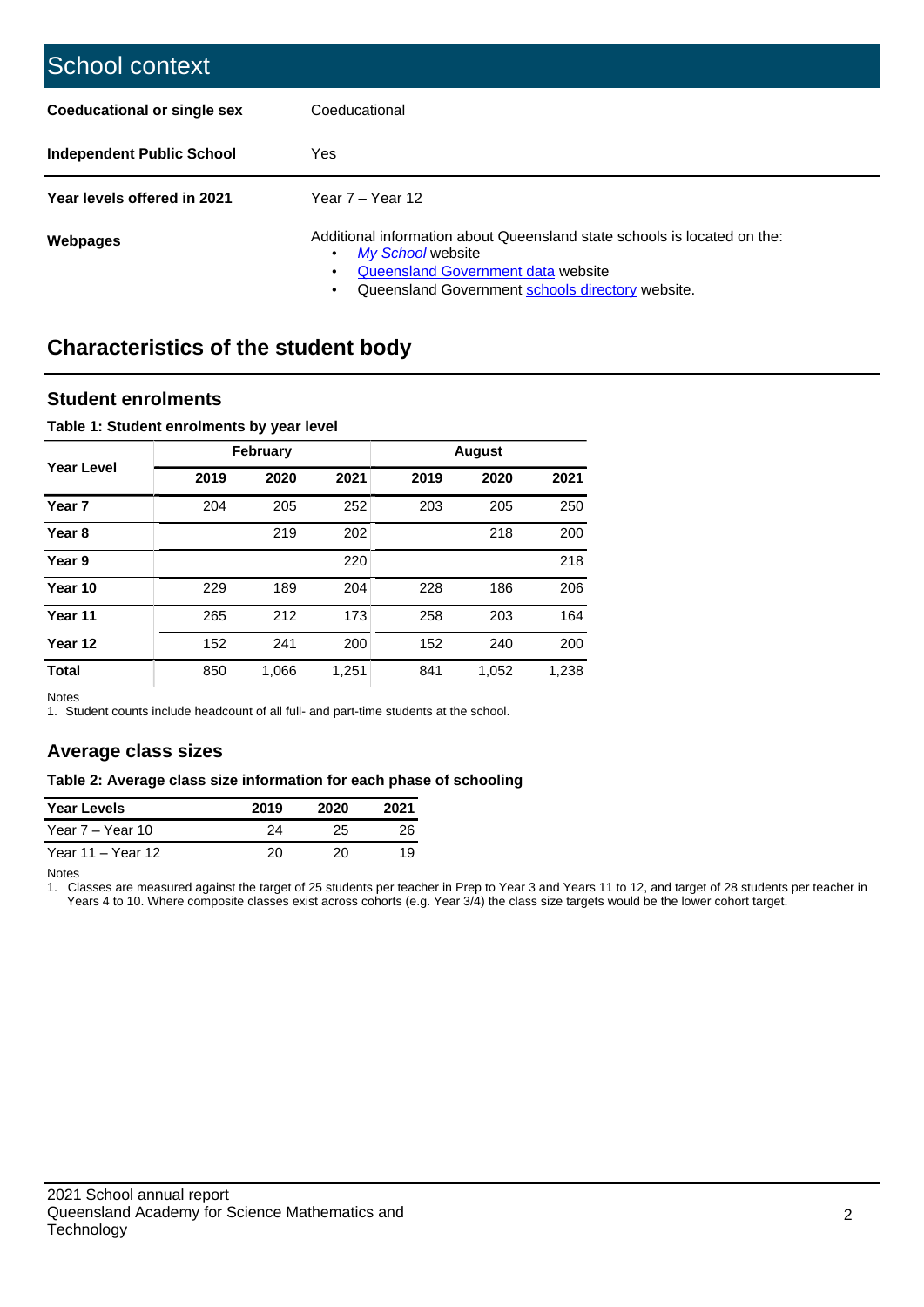## **Respectful relationships education**

To support students' learning, health and wellbeing all state schools are required to implement respectful relationships education through school pastoral care programs across Prep to Year 12.

### **Parent, student and staff satisfaction**

Tables 3–5 show selected items from the Parent/Caregiver, Student and Staff School Opinion Surveys. In response to the COVID-19 health emergency, the annual school opinion surveys of students, teachers and staff were not administered in 2020. A new time series started in 2021 and data from this collection is not considered directly comparable with earlier collections due to significant methodology changes.

For state level information go to the *[School Opinion Survey](https://qed.qld.gov.au/publications/reports/statistics/schooling/schools/schoolopinionsurvey)* [webpage.](https://qed.qld.gov.au/publications/reports/statistics/schooling/schools/schoolopinionsurvey)

#### **Table 3: Parent/Caregiver Survey**

| Percentage of parents/caregivers who agree <sup>1</sup> that:                                               | 2019   | 2020 | 2021  |
|-------------------------------------------------------------------------------------------------------------|--------|------|-------|
| This is a good school.                                                                                      | 96.2%  |      | 96.1% |
| My child likes being at this school. <sup>2</sup>                                                           | 92.3%  |      | 91.9% |
| My child feels safe at this school. <sup>2</sup>                                                            | 100.0% |      | 96.5% |
| My child's learning needs are being met at this school. <sup>2</sup>                                        | 96.2%  |      | 93.5% |
| My child is making good progress at this school. <sup>2</sup>                                               | 96.2%  |      | 95.7% |
| Teachers at this school expect my child to do his or her best. <sup>2</sup>                                 | 100.0% |      | 97.9% |
| Teachers at this school provide my child with useful feedback about his or her school<br>work. <sup>2</sup> | 88.0%  |      | 93.0% |
| Teachers at this school motivate my child to learn. <sup>2</sup>                                            | 92.3%  |      | 92.3% |
| Teachers at this school treat students fairly. <sup>2</sup>                                                 | 95.7%  |      | 90.8% |
| I can talk to my child's teachers about my concerns. <sup>2</sup>                                           | 92.0%  |      | 90.8% |
| This school works with me to support my child's learning. <sup>2</sup>                                      | 95.8%  |      | 91.0% |
| This school takes parents' opinions seriously. <sup>2</sup>                                                 | 85.0%  |      | 87.2% |
| Student behaviour is well managed at this school. <sup>2</sup>                                              | 100.0% |      | 93.5% |
| This school looks for ways to improve. <sup>2</sup>                                                         | 91.7%  |      | 91.0% |
| This school is well maintained. <sup>2</sup>                                                                | 91.3%  |      | 97.6% |

Notes

1. Agree represents the percentage of respondents who Somewhat Agree, Agree or Strongly Agree with the statement.

2. Nationally agreed parents/caregiver items.

3. DW = Data withheld to ensure confidentiality.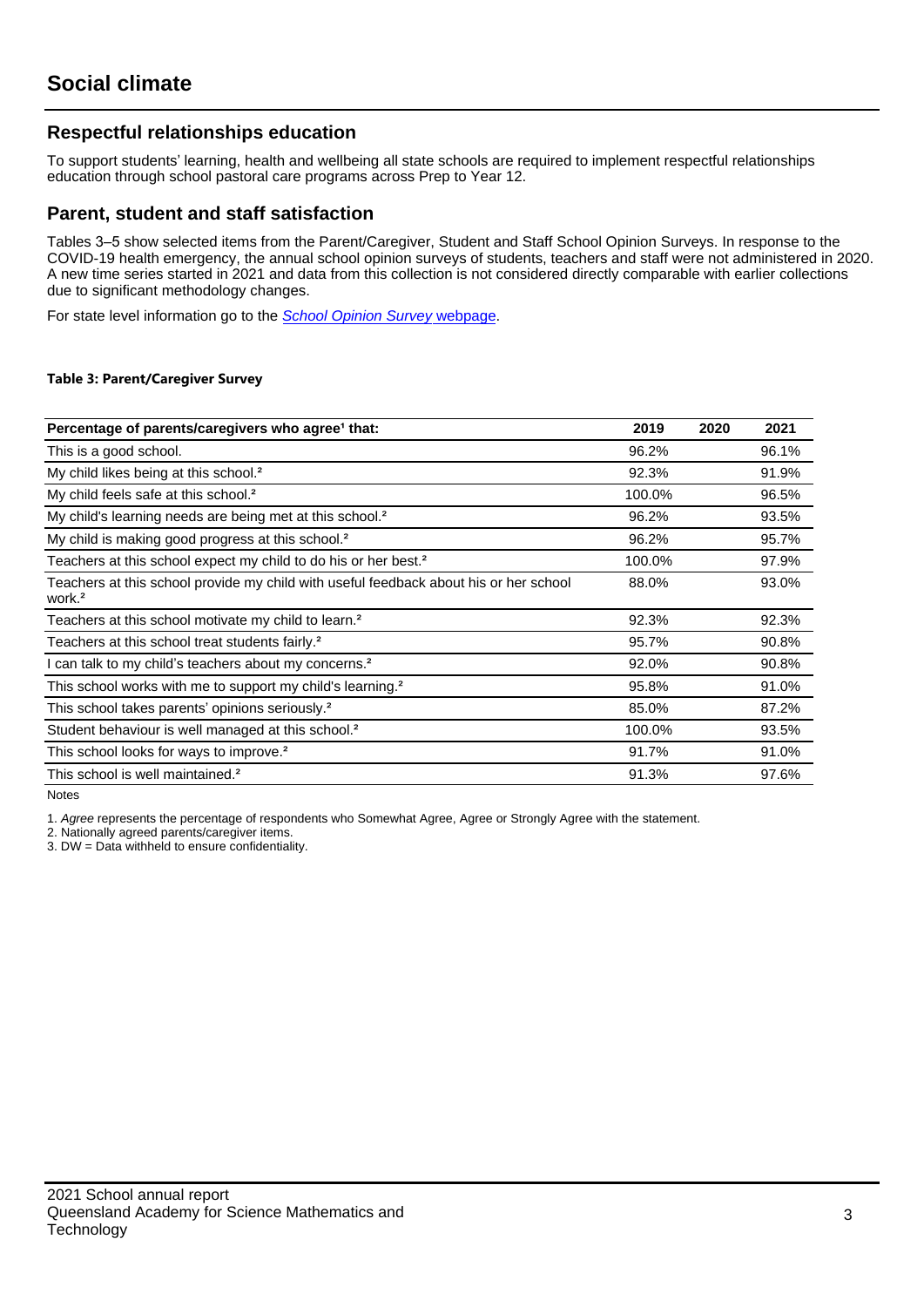#### **Table 4: Student Survey**

| Percentage of students who agree <sup>1</sup> that:                            | 2019  | 2020 | 2021  |
|--------------------------------------------------------------------------------|-------|------|-------|
| I like being at my school. <sup>2</sup>                                        | 99.1% |      | 72.1% |
| I feel safe at my school. <sup>2</sup>                                         | 99.1% |      | 88.0% |
| My teachers motivate me to learn. <sup>2</sup>                                 | 94.4% |      | 80.8% |
| My teachers expect me to do my best. <sup>2</sup>                              | 98.1% |      | 98.7% |
| My teachers provide me with useful feedback about my school work. <sup>2</sup> | 94.4% |      | 74.8% |
| Teachers at my school treat students fairly. <sup>2</sup>                      | 90.7% |      | 68.7% |
| I can talk to my teachers about my concerns. <sup>2</sup>                      | 86.0% |      | 59.5% |
| My school takes students' opinions seriously. <sup>2</sup>                     | 76.0% |      | 56.5% |
| Student behaviour is well managed at my school. <sup>2</sup>                   | 95.3% |      | 84.8% |
| My school looks for ways to improve. <sup>2</sup>                              | 94.3% |      | 77.0% |
| My school is well maintained. <sup>2</sup>                                     | 95.3% |      | 84.6% |
| My school gives me opportunities to do interesting things. <sup>2</sup>        | 97.2% |      | 88.8% |

Notes

1. Agree represents the percentage of respondents who Somewhat Agree, Agree or Strongly Agree with the statement.

2. Nationally agreed student items.

3. DW = Data withheld to ensure confidentiality.

#### **Table 5: Staff Survey**

| Percentage of staff who agree <sup>1</sup> that:                                                            | 2019  | 2020 | 2021   |
|-------------------------------------------------------------------------------------------------------------|-------|------|--------|
| I feel confident embedding Aboriginal and Torres Strait Islander perspectives across the<br>learning areas. | 81.0% |      | 69.8%  |
| I enjoy working at this school. <sup>2</sup>                                                                | 90.0% |      | 87.0%  |
| I feel this school is a safe place in which to work. <sup>2</sup>                                           | 94.3% |      | 94.6%  |
| I receive useful feedback about my work at this school. <sup>2</sup>                                        | 85.7% |      | 83.7%  |
| Students are encouraged to do their best at this school. <sup>2</sup>                                       | 95.7% |      | 100.0% |
| Students are treated fairly at this school. <sup>2</sup>                                                    | 91.2% |      | 94.3%  |
| Student behaviour is well managed at this school. <sup>2</sup>                                              | 92.8% |      | 93.3%  |
| Staff are well supported at this school. <sup>2</sup>                                                       | 78.3% |      | 78.3%  |
| This school takes staff opinions seriously. <sup>2</sup>                                                    | 68.2% |      | 70.0%  |
| This school looks for ways to improve. <sup>2</sup>                                                         | 84.1% |      | 92.4%  |
| This school is well maintained. <sup>2</sup>                                                                | 92.9% |      | 98.9%  |
| This school gives me opportunities to do interesting things. <sup>2</sup>                                   | 91.3% |      | 87.8%  |

Notes

1. Agree represents the percentage of respondents who Somewhat Agree, Agree or Strongly Agree with the statement.

2. Nationally agreed staff items.

3. DW = Data withheld to ensure confidentiality.

## **Description of how this school manages non-attendance**

Queensland state schools manage non-attendance in line with the Queensland Department of Education procedures: [Managing Student Absences and Enforcing Enrolment and Attendance at State Schools](https://ppr.qed.qld.gov.au/pp/managing-student-absences-and-enforcing-enrolment-and-attendance-at-state-schools-procedure); and [Roll Marking in State Schools,](https://ppr.qed.qld.gov.au/pp/roll-marking-in-state-schools-procedure) which outline processes for managing and recording student attendance and absenteeism.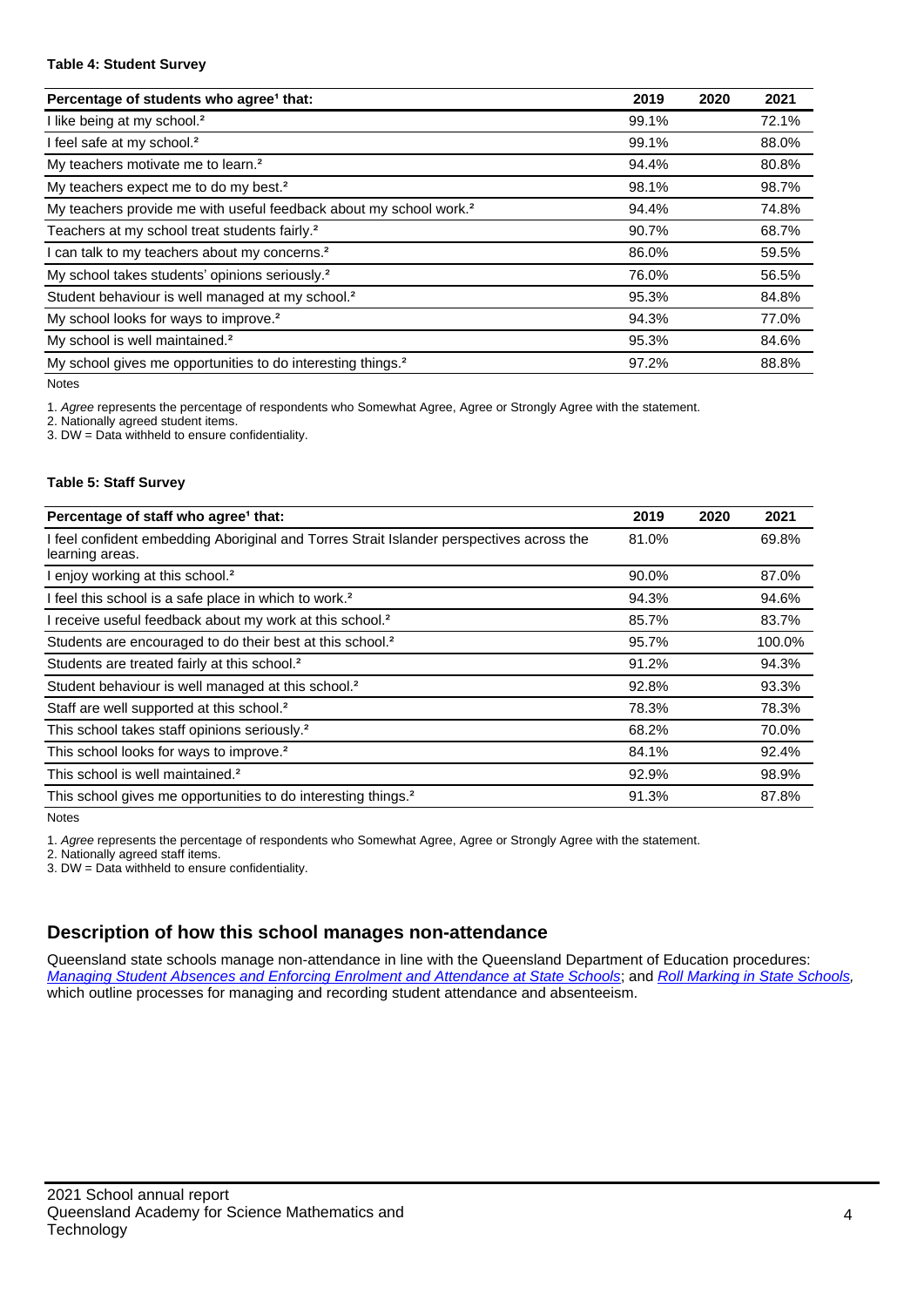## **School disciplinary absences**

#### **Table 6: Count of school disciplinary absences at this school**

| Type of school disciplinary absence | 2019 | 2020 | 2021 |
|-------------------------------------|------|------|------|
| Short suspension                    | 26   | 16   | 25   |
| Long suspension                     | 0    |      |      |
| Exclusion                           | 0    |      | 0    |
| Cancellation                        | 0    |      | 0    |
| Total                               | 26   | 16   | 25   |

Notes

1. School disciplinary absence (SDA) data is a total of short suspensions (1–10 days), long suspensions (11–20 days), exclusions and cancellations. 2. The number of SDAs is not the number of students who received an SDA as one student may be suspended several times in a school year. Each time a student is suspended it is recorded as an additional SDA. The data does not reflect the outcomes of appeal decisions.

3. 2020 data was impacted by the COVID-19 health emergency. There were significantly fewer SDAs during the home-based learning period (the first five weeks of Term 2) compared to other years.

# **School funding**

## **School income broken down by funding source**

School income, reported by financial year accounting cycle using standardised national methodologies and broken down by funding source is available via the [My School](http://www.myschool.edu.au/) website.

#### **How to access our income details**

- 1. Click on the My School link <http://www.myschool.edu.au/>.
- 2. Enter the school name or suburb of the school you wish to search.

| Search by school name or suburb | <b>School sector</b> | <b>School type</b> | <b>State</b> |  |
|---------------------------------|----------------------|--------------------|--------------|--|
|                                 |                      |                    |              |  |

3. Click on View School Profile to access the school's profile.



4. Click on Finances and select the appropriate year to view school financial information.

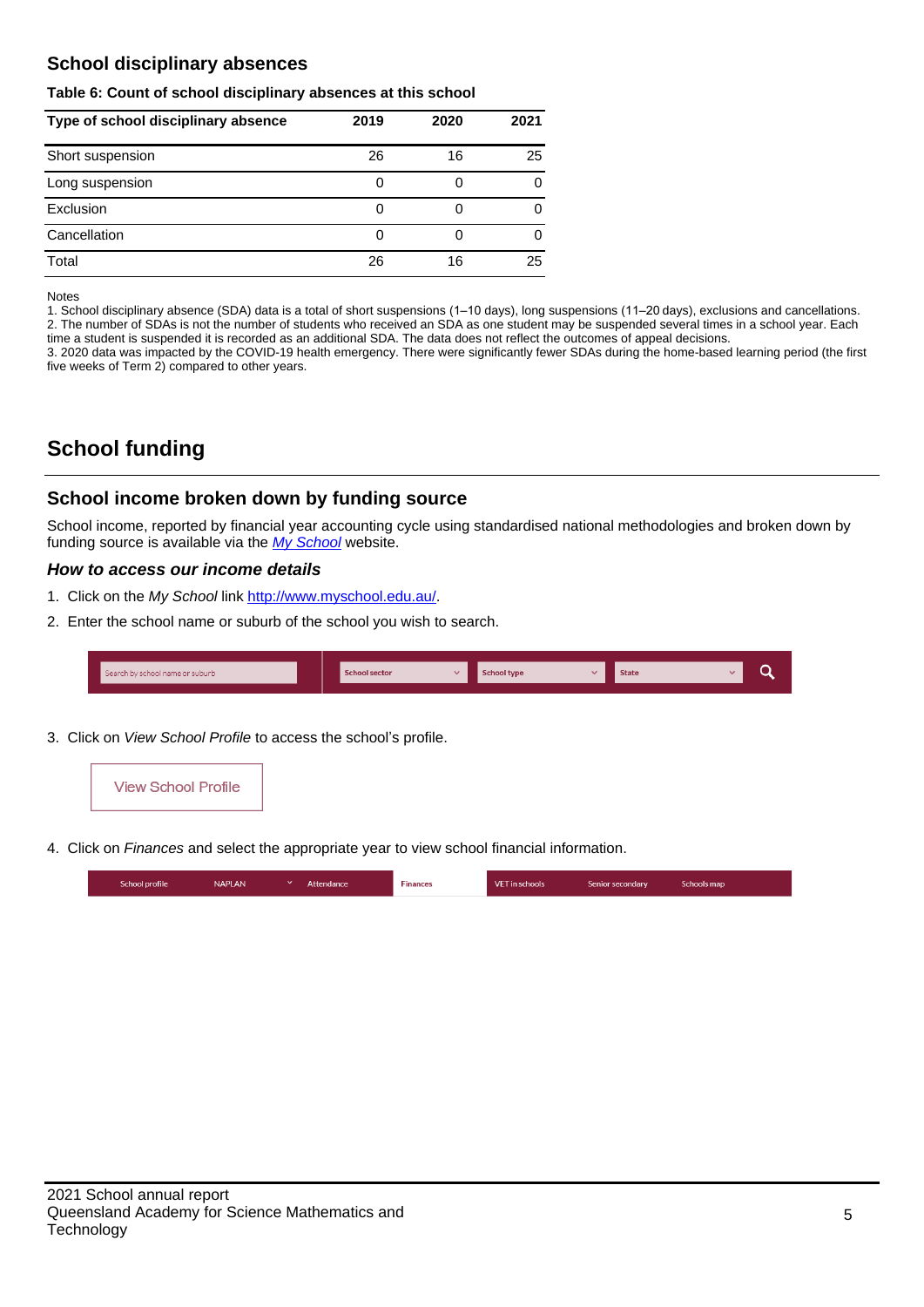# **Teacher standards and qualifications**

The Teacher registration eligibility requirements: Policy (p.1) states:

To be eligible for registration, a person must satisfy the Queensland College of Teachers (QCT) that they meet requirements regarding qualification and experience, or have otherwise met the requirements of the Australian Professional Standards for Teachers (APST). A person must also satisfy the QCT that they are suitable to teach and meet English language proficiency requirements. All these requirements are specified in the Act and the Education (Queensland College of Teachers) Regulation 2005 (the Regulation).

The qualifications required for teacher registration are successful completion of either -

- (a) a four-year initial teacher education program including teacher education studies of at least one year (e.g. a Bachelor of Education, or a double Bachelor degree in Science and Teaching) or
- (b) a one-year graduate initial teacher education program following a degree (e.g. a one-year Graduate Diploma of Education (Secondary) after a three-year Bachelor degree) or
- (c) another course of teacher education that the QCT is reasonably satisfied is the equivalent of (a) or (b). These are considered on a case-by-case basis.

For more information, please refer to the following link:

• <https://www.qct.edu.au/registration/qualifications>

# **Workforce composition**

## **Staff composition, including Indigenous staff**

#### **Table 7: Workforce composition for this school**

|                    | <b>Teaching staff</b> |      |      | Non-teaching staff |      |      | Indigenous staff |      |      |
|--------------------|-----------------------|------|------|--------------------|------|------|------------------|------|------|
| <b>Description</b> | 2019                  | 2020 | 2021 | 2019               | 2020 | 2021 | 2019             | 2020 | 2021 |
| Headcount          | 72                    | .91  | 102  | 33                 | 33   | 41   |                  |      |      |
| <b>FTE</b>         | 70                    | 88   | 99   | 30                 | 31   | 37   |                  |      |      |

Notes

1. Teaching staff includes school leaders.

2. Indigenous refers to Aboriginal and Torres Strait Islander people of Australia.

3. FTE = full-time equivalent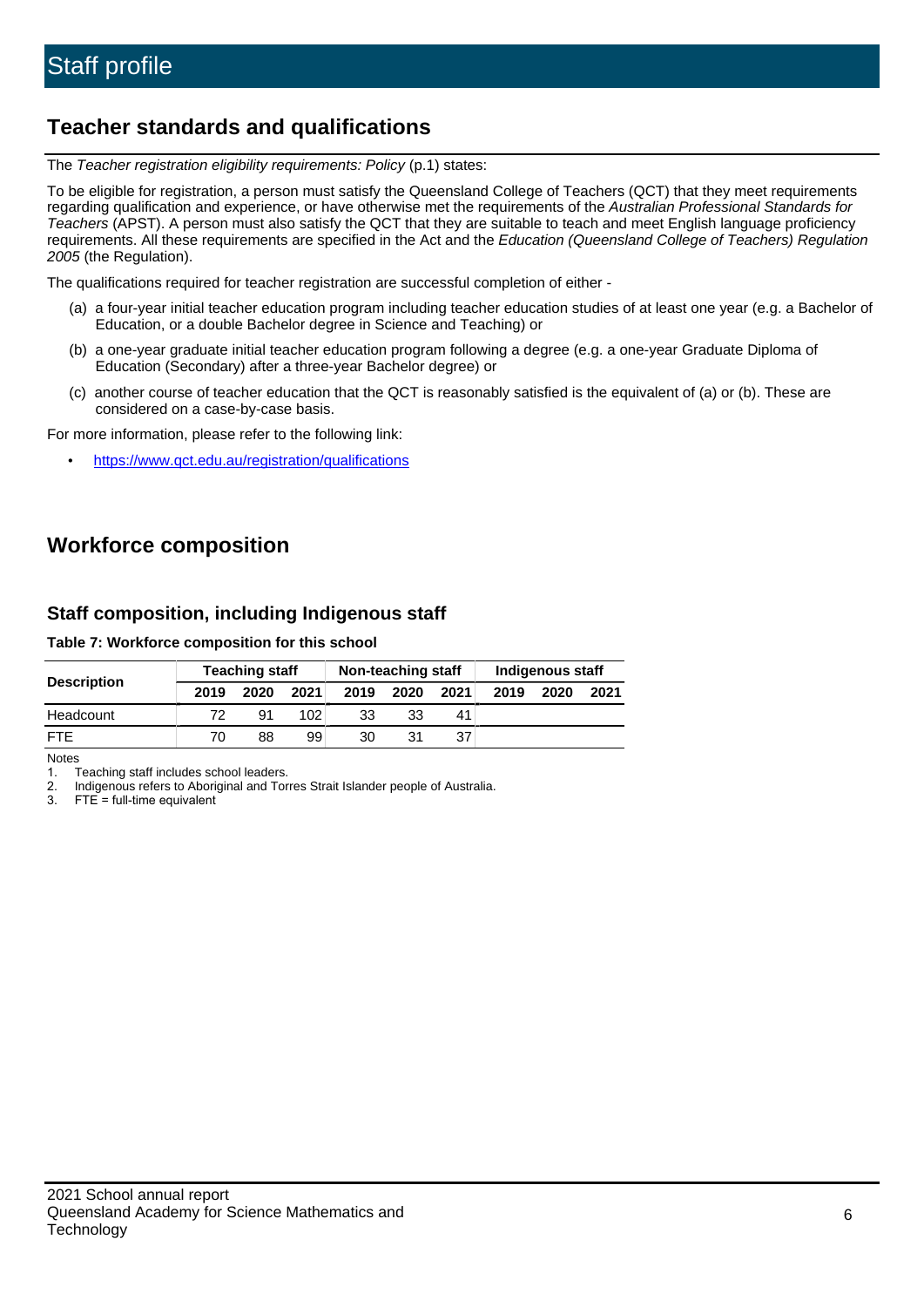# **Key student outcomes**

## **Student attendance**

Tables 8–9 show attendance rates at this school as percentages. In 2020, the COVID-19 health emergency affected student attendance in Queensland Government schools. Comparisons between 2020 and other years' attendance data should not be made.

#### **Table 8: Overall student attendance at this school**

| <b>Description</b>                                  | 2019 | 2020 | 2021 |
|-----------------------------------------------------|------|------|------|
| Overall attendance rate for students at this school | 97%  | 97%  | 97%  |

Notes

1. The attendance rate is the full- and part-time days attended as a percentage of enrolled school days.

2. Full-time students only.

#### **Table 9: Student attendance rates for each year level at this school**

| Year Level | 2019 | 2020 | 2021 |
|------------|------|------|------|
| Year 7     | 99%  | 98%  | 98%  |
| Year 8     |      | 98%  | 97%  |
| Year 9     |      |      | 97%  |
| Year 10    | 98%  | 99%  | 98%  |
| Year 11    | 97%  | 97%  | 96%  |
| Year 12    | 94%  | 95%  | 93%  |

Notes

1. The attendance rate is the full- and part-time days attended as a percentage of enrolled school days.

2. Full-time students only.

3. DW = Data withheld to ensure confidentiality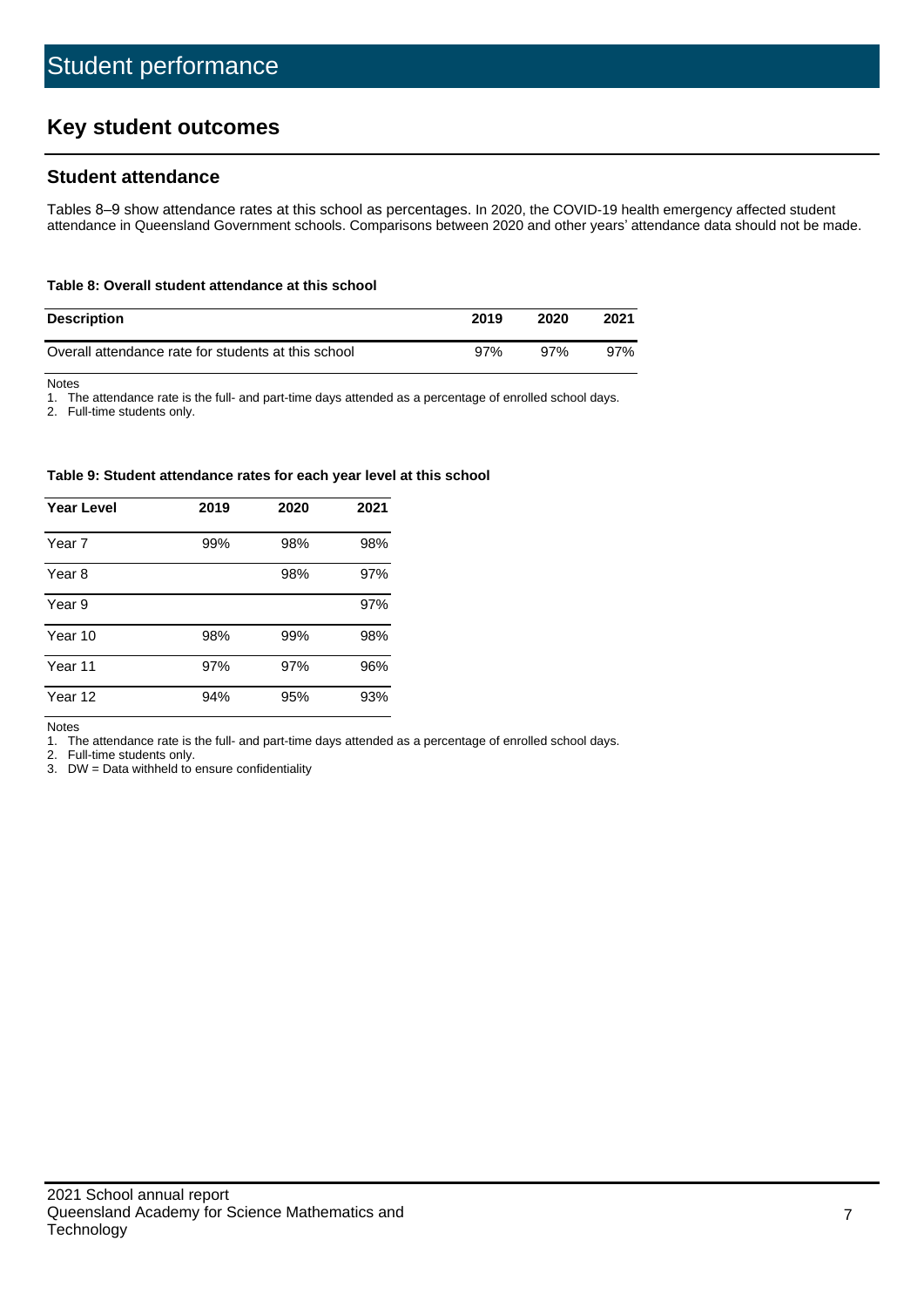# **NAPLAN**

Our reading, writing, spelling, grammar and punctuation, and numeracy results for the Years 3, 5, 7 and 9 NAPLAN tests are available via the [My School](http://www.myschool.edu.au/) website.

#### **How to access our NAPLAN results**

- 1. Click on the My School link <http://www.myschool.edu.au/>.
- 2. Enter the school name or suburb of the school you wish to search.

|     | Search by school name or suburb | School sector |     | <b>School type</b> |                      | <b>State</b> |  |
|-----|---------------------------------|---------------|-----|--------------------|----------------------|--------------|--|
| . . | $\cdots$                        | . .           | . . | .                  | $\cdots$<br>$\cdots$ |              |  |

3. Click on View School Profile of the appropriate school to access the school's profile.

| <b>View School Profile</b> |
|----------------------------|
|----------------------------|

4. Click on NAPLAN and select a year to view school NAPLAN information.

|  | School profile | <b>NAPLAN</b><br>$\sim$ 1 | Attendance | <b>Finances</b> | <b>VET</b> in schools | Senior secondary | Schools map |
|--|----------------|---------------------------|------------|-----------------|-----------------------|------------------|-------------|
|--|----------------|---------------------------|------------|-----------------|-----------------------|------------------|-------------|

#### Notes

- 1. If you are unable to access the internet, please contact the school for a hard copy of the school's NAPLAN results.
- 2. The National Assessment Program Literacy and Numeracy ([NAPLAN\)](http://www.nap.edu.au/naplan) is an annual assessment for students in Years 3, 5, 7 and 9.